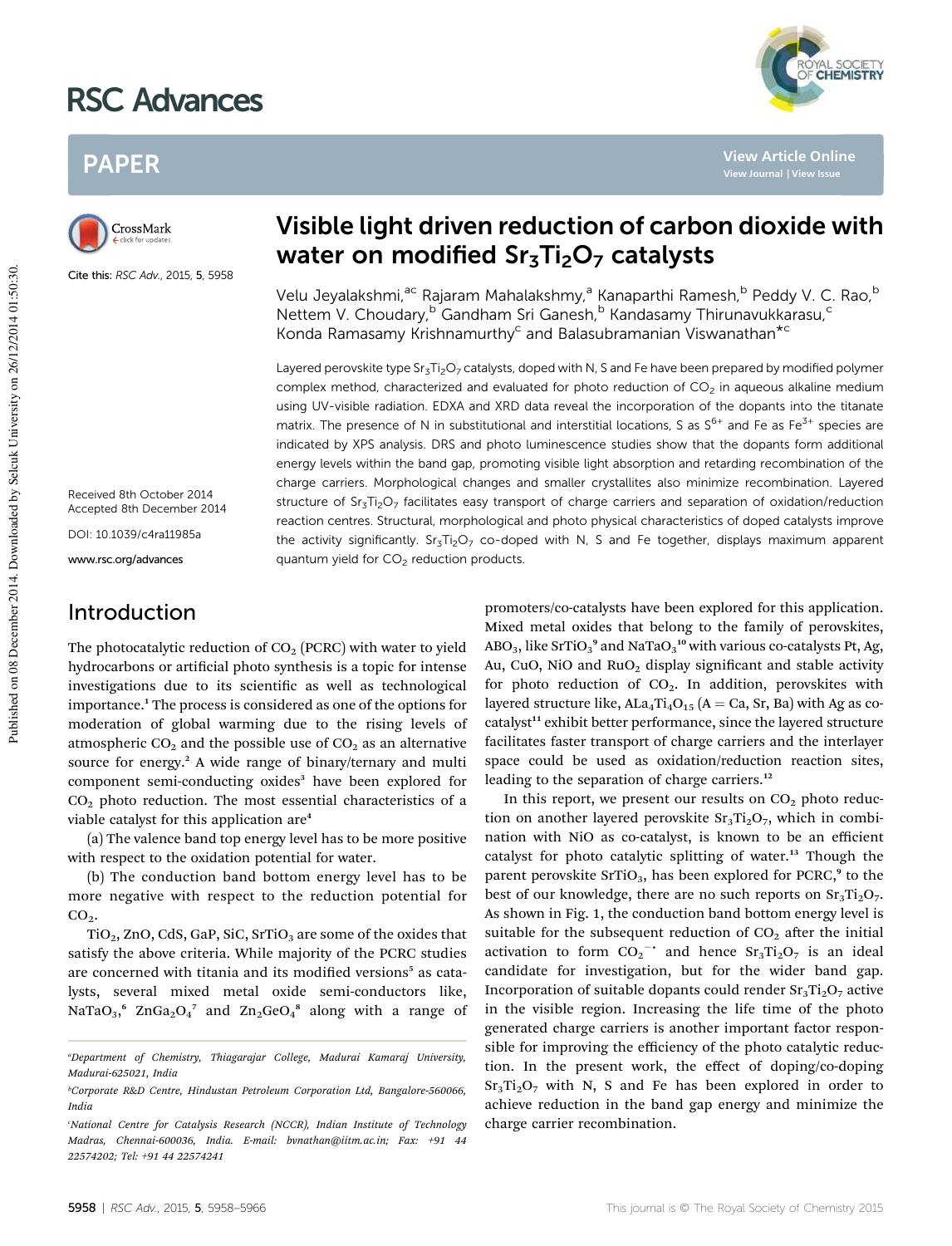

Fig. 1 VB & CB energy levels of  $Sr_3Ti_2O_7$  with respect to the potential for reduction of  $CO<sub>2</sub>$  and oxidation of water.

### Experimental

#### Preparation of catalysts

Neat  $Sr_3Ti_2O_7$  was prepared by adopting polymer complex method, reported by Yoshino *et al.*<sup>14</sup> after some modifications at our end. Ethylene glycol and methanol ratio and pH of the medium were further optimized to get phase pure  $Sr<sub>3</sub>Ti<sub>2</sub>O<sub>7</sub>$ . Titanium tetra butoxide (2 moles) was added to a mixture of ethylene glycol and methanol (1 : 2 mole ratio) with vigorous stirring. To this mixture, citric acid (to get 1 : 0.5 mole ratio of glycol:citric acid) and strontium nitrate (3 moles as per the stoichiometry) were added. Heating the mixture at 130  $^{\circ}$ C for 20 h resulted in a polymer complex gel, which was pyrolized in air at 350 °C, followed by calcination at 900 °C for 2 h. Urea or thio-urea (2 moles in each case) as precursors for N doping and NS co-doping and  $Fe<sub>2</sub>O<sub>3</sub>$  powder (3 wt% with respect to  $Sr<sub>3</sub>Ti<sub>2</sub>O<sub>7</sub>$  as such, were introduced along with strontium nitrate, prior to polyester formation to obtain doped  $Sr<sub>3</sub>Ti<sub>2</sub>O<sub>7</sub>$ . Doped catalysts are represented by the general formulae- $Sr<sub>3</sub>Ti<sub>2</sub>O<sub>7</sub>$  $(\text{neat}), \quad \text{Sr}_3\text{Ti}_2\text{O}_{(7-x)}\text{N}_x, \quad \text{Sr}_3\text{Ti}_{(2-x)}\text{S}_x\text{O}_{(7-y)}\text{N}_y, \quad \text{Sr}_3\text{Ti}_{(2-x)}\text{Fe}_x\text{O}_7,$  $\rm Sr_3Ti_{(2-x)}Fe_xO_{(7-y)}N_y$ , Sr3Ti(2-*x*-*y*)Fe*x*S*y*O(7 $z$  signifying different dopant compositions.

#### Characterization

The crystal phase of the catalysts was analysed by X-ray diffractometer (Rigaku-MiniFlex-II) using Cu K $\alpha$  radiation ( $\lambda =$ 1.54056 Å) with the scan range of  $2\theta = 5-90^\circ$  at a speed of  $3^\circ$  min<sup>-1</sup>. The crystallite sizes were calculated by the Scherrer's formula,  $t = K\lambda/\beta \cos \theta$ , where *t* is the crystallite size, *K* is the constant dependent on crystallite shape (0.9 for this case) and  $\lambda = 1.54056 \text{ Å}, \beta$  is the FWHM (full width at half maximum) and  $\theta$  is the Bragg's angle.

Diffuse reflectance absorption spectra of the catalysts in the UV-visible region were recorded using a Thermo Scientific Evolution 600 spectrophotometer equipped with a Praying Mantis diffuse reflectance accessory.

Photo luminescence spectra were recorded under excitation with a 450 W xenon lamp and the data were collected using Jobin Yvon Fluorolog 3-11 spectrofluorometer.

Surface area of the catalysts was measured using Micromeritics ASAP 2020. Samples were degassed at 373 K for 2 h and at 423 K for 3 h. Pure nitrogen at liquid nitrogen temperature (77 K) was used as the adsorbate.

Scanning electron micrographs and elemental analysis by EDXA were recorded using FEI, Quanta 200 SEM unit with EDXA attachment. The samples in powder form were taken on the carbon tape and mounted on the SEM sample holder.

The X-ray photoelectron spectra of the catalysts were recorded using Omicron Nanotechnology instrument with Mg  $K_{\alpha}$  radiation. The base pressure of the analysis chamber during the scan was  $2 \times 10^{-10}$  millibar. The pass energies for individual scan and survey scan are 20 and 100 eV, respectively. The spectra were recorded with step width of 0.05 eV. The data were processed with the Casa XPS program (Casa Software Ltd, UK), and calibrated with reference to the adventitious carbon peak (284.9 eV) in the sample. Peak areas were determined by integration employing a Shirley-type background. Peaks were considered to be a 70 : 30 mix of Gaussian and Lorentzian functions. The relative sensitivity factors (RSF) were obtained from literature.

#### Photo catalytic reduction

Activity of the catalysts in UV visible region (300–700 nm) was evaluated in batch mode using jacketed all glass reactor  $(620 \text{ ml})^{15}$  fitted with quartz window  $(5 \text{ cm dia})$  and filled with 400 ml of aqueous 0.2 N NaOH solution to increase the solubility of  $CO<sub>2</sub>$  and act as hole scavenger. 0.4 g of catalyst was dispersed in the alkaline solution with vigorous stirring (400 rpm). Increasing the stirring rate beyond 400 rpm did not affect the conversion, indicating that under the present experimental conditions, the mass transfer limitations are overcome at this rate. Aqueous alkaline solution (pH-13.0) was saturated with  $CO<sub>2</sub>$  by continuous bubbling for 30 minutes after which pH turned 8.0. Reactor in-let and out-let valves were then closed and irradiation with Hg lamp with 77 W power (from WACOM HX-500 lamp house) was started. Gas and liquid phase samples at periodic intervals were taken out with gas-tight/liquid syringes and analysed by GC. Liquid phase products (hydrocarbons) were analysed on PoroPlot Q capillary column with FID and gas phase products on Molecular Sieve  $13\times$  column with TCD. Potassium ferric oxalate was used as standard for actinometry. Apparent quantum yield (AQY) was calculated based on the quantities of different products formed per hour and using the formula

$$
AQY(\%) = \frac{number \ of \ reacted \ electrons}{number \ of \ incident \ photons} \times 100
$$

Blank experiments (reaction with irradiation without catalyst and reaction in dark with catalyst) were conducted to ensure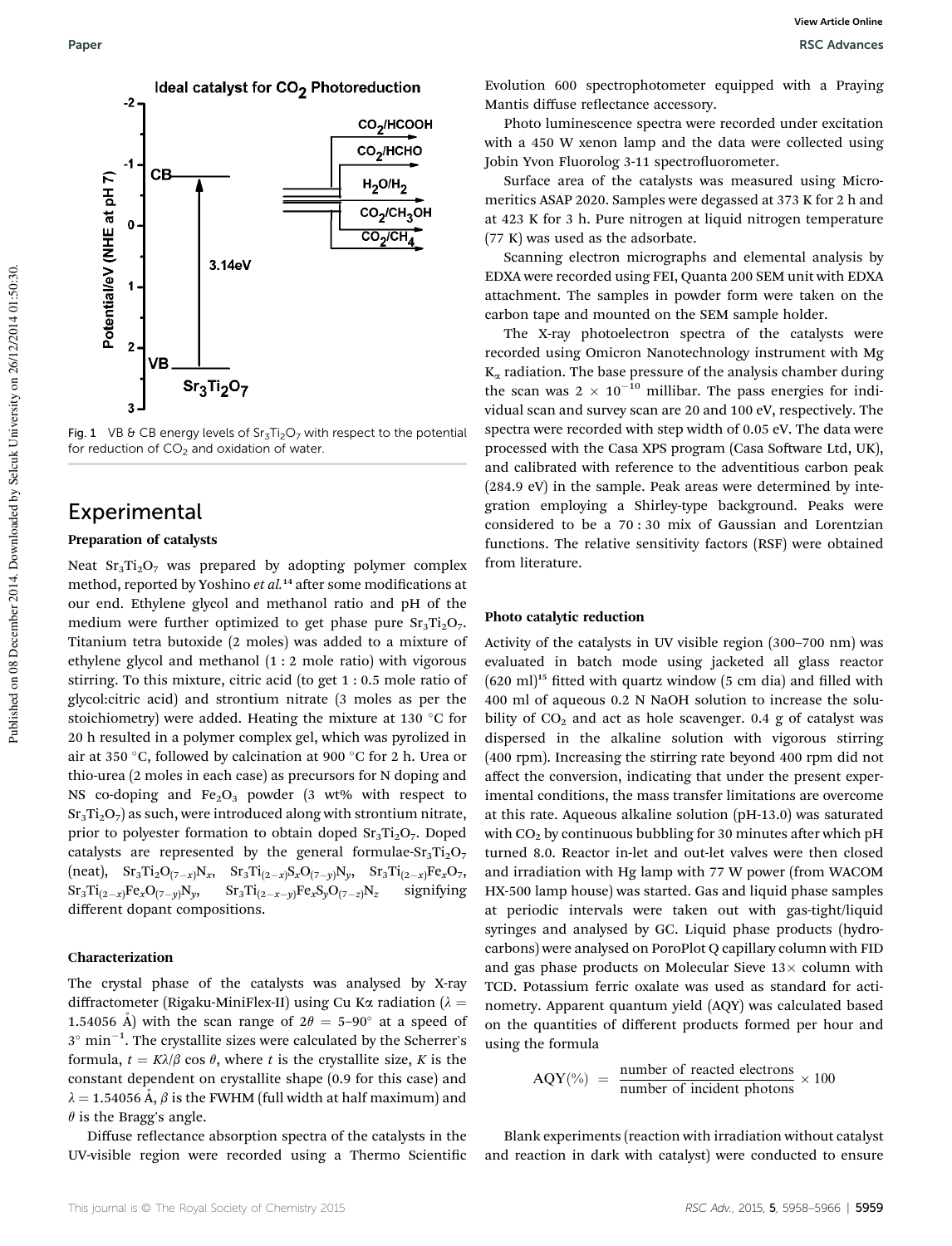that the products formed were due to photo reduction of  $CO<sub>2</sub>$ . When the solution with dispersed catalyst was purged, saturated with nitrogen and irradiated, very small quantities of hydrocarbons, possibly due to the conversion of residual carbon on catalyst surface, was observed up to six hours, after which no product could be detected. However, on purging and saturation with  $CO<sub>2</sub>$ , hydrocarbons in increasing amounts up to 20 h and beyond could be observed, thus establishing that the products are actually due to PCRC. Based on these observations, with each catalyst composite, the solution saturated with nitrogen was first irradiated for 12 h to remove hydrocarbons formed from carbon residues and then saturated with  $CO<sub>2</sub>$  so that PCRC on clean catalyst could be followed further for 20 h.

### Results and discussions

#### Characterization of the catalysts

All the characteristic d-lines for  $Sr_3Ti_2O_7$  phase<sup>13</sup> are observed in the XRD patterns for neat and doped samples (Fig. 2).

The amount of dopants being small, no major changes in the XRD patterns for the doped samples are observed, except for a small shift in d-lines for Fe doped samples, as shown in Fig. 3. This shift in d-line could be due to the location of doped  $Fe<sup>3+</sup>$ ions with ionic radius of 0.64  $\AA$  in Ti<sup>4+</sup> ion (0.61  $\AA$ ) sites.

SE micrograph for the neat  $Sr<sub>3</sub>Ti<sub>2</sub>O<sub>7</sub>$  as shown in Fig. 4 reveals a distinct plate like morphology. Doping with N, S and Fe brings out perceptible changes in the morphology. A gradual decrease in crystallite size, as measured by X-ray line broadening analysis of doped  $Sr_3Ti_2O_7$  catalysts, is observed (Table 1).

Preparation by polymer complex method has resulted in moderate BET surface area of 25  $\mathrm{m^2\,g^{-1}}$  for the neat  $\mathrm{Sr_3Ti_2O_7}$ sample.



Fig. 2 XRD patterns for neat and doped  $Sr<sub>3</sub>Ti<sub>2</sub>O<sub>7</sub>$ : (a)  $Sr<sub>3</sub>Ti<sub>2</sub>O<sub>7</sub>$ , (b)  $Sr<sub>3</sub>Ti<sub>2</sub> \bigcirc_{(7-x)}\mathsf{N}_\mathsf{x}$ , (c) Sr $_3\mathsf{Ti}_{(2-x)}\mathsf{S}_\mathsf{x}\mathsf{O}_{(7-y)}\mathsf{N}_\mathsf{y}$  (d) Sr $_3\mathsf{Ti}_{(2-x)}\mathsf{Fe}_\mathsf{x}\mathsf{O}_{7}$ , (e) Sr $_3\mathsf{Ti}_{(2-x)}\mathsf{Fe}_\mathsf{x}\mathsf{O}_{(7-y)}\mathsf{N}_\mathsf{y}$ , (f) Sr<sub>3</sub>Ti<sub>(2-x-y)</sub>Fe<sub>x</sub>S<sub>y</sub>O<sub>(7-z)</sub>N<sub>z</sub>, (g) Sr<sub>3</sub>Ti<sub>(2-x-y)</sub>Fe<sub>x</sub>S<sub>y</sub>O<sub>(7-z)</sub>N<sub>z</sub>-used.



**Fig. 3** Shift in d-lines for doped Sr<sub>3</sub>Ti<sub>2</sub>O<sub>7</sub> for (a) Sr<sub>3</sub>Ti<sub>2</sub>O<sub>7</sub>, (b) Sr<sub>3</sub>Ti<sub>(2-x)</sub>  $Fe_{x}O_{7}$ , (c)  $Sr_{3}Ti_{(2-x-y)}Fe_{x}S_{y}O_{(7-z)}N_{z}$ .

Addition of the dopants prior to polyester/gel formation has ensured effective incorporation of the dopant elements N, S and Fe into the titanate matrix. This aspect is confirmed by the qualitative EDXA spectral data presented in Fig. 5. DRS profiles for neat and doped/co-doped (separately with N, N–S, Fe–N, Fe–N–S and Fe)  $Sr_3Ti_2O_7$  catalysts are shown in Fig. 6. Band gap energy of 3.14 eV observed for neat  $Sr<sub>3</sub>Ti<sub>2</sub>O<sub>7</sub>$  in the present case is close to the value of  $3.2$  eV reported earlier.<sup>13</sup>

When doped with N or co-doped with N and S (profiles  $(b)$  &  $(c)$  in Fig.  $6)$  a distinct shift in light absorption edge, tending towards visible region, is evident. With Fe, either alone or by codoping with N or N–S, the adsorption edge turns into a near continuum, extending deeper into the visible region and indicating excitations from two different energy levels within the band gap. Reduced band gap energy values, observed for the doped/co-doped catalysts are given in Table 1.

Photo luminescence spectra of the catalysts (Fig. 7) bring out additional features of doped catalysts.

Undoped  $Sr_3Ti_2O_7$  shows two photo luminescence (PL) emission lines at 470 nm and 482 nm with significant intensity, arising due to the recombination of charge carriers. With N doping and co-doping of N and S, the intensity of the PL lines is reduced to some extent. However, on doping with Fe



Fig. 4 Changes in the morphology of doped  $Sr_3Ti_2O_7$  catalysts-SE micrographs. (a)  $Sr_{3}Ti_{2}O_{7}$ , (b)  $Sr_{3}Ti_{2}O_{(7-x)}N_{x}$ , (c)  $Sr_{3}Ti_{(2-x)}S_{x}O_{(7-y)}N_{y}$ (d)  $Sr_{3}Ti_{(2-x-y)}Fe_{x}S_{y}O_{(7-z)}N_{z}$ .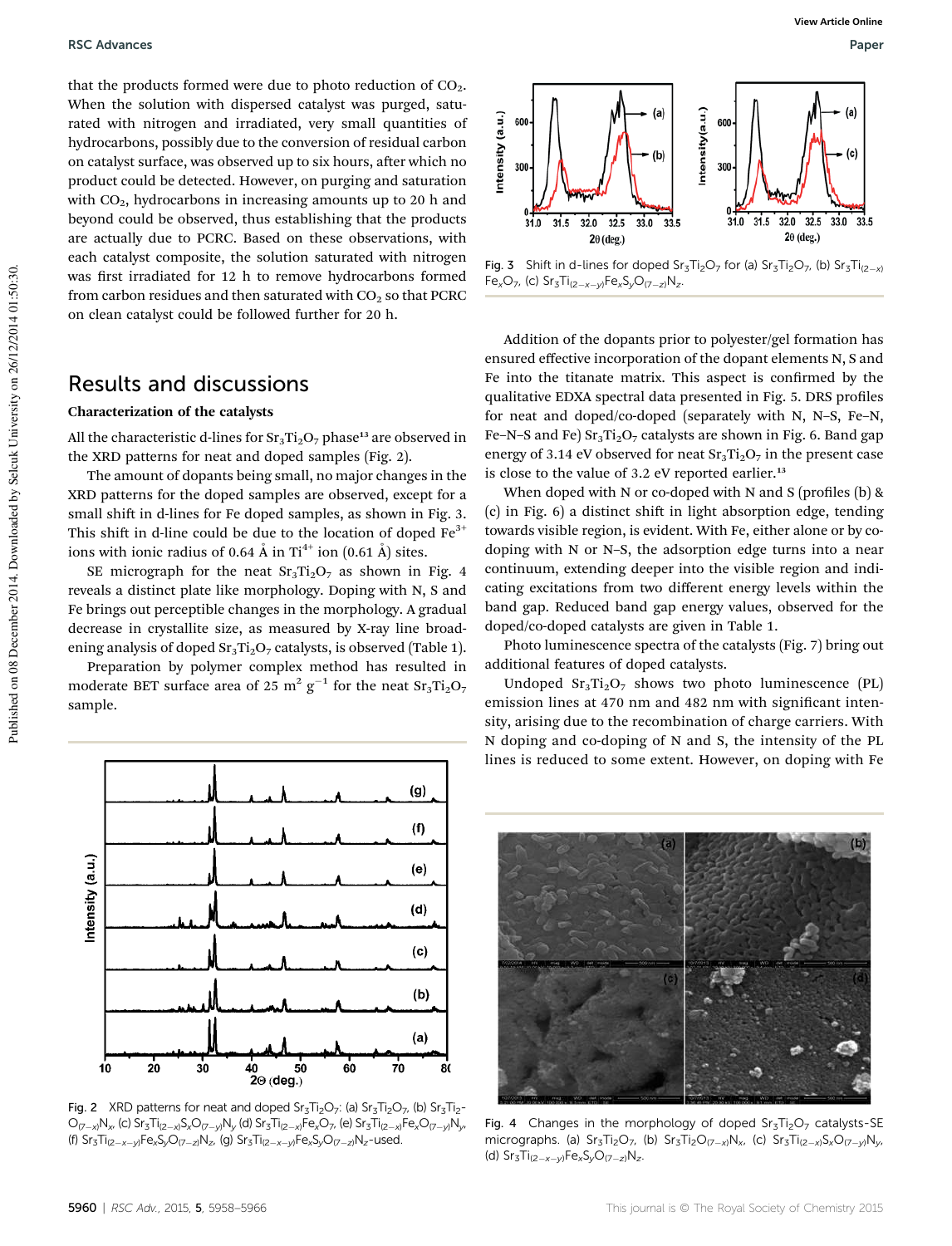Table 1 Crystallite size and band gap values for neat and doped  $Sr<sub>3</sub>Ti<sub>2</sub>O<sub>7</sub>$  catalysts

| Photo catalysts                       | Crystalline<br>size (nm) | Band gap<br>(eV) |  |  |
|---------------------------------------|--------------------------|------------------|--|--|
| $Sr_3Ti_2O_7$                         | 46.3                     | 3.14             |  |  |
| $Sr_3Ti_2O_{(7-x)}N_x$                | 37.2                     | 2.99             |  |  |
| $Sr_3Ti_{(2-x)}S_xO_{(7-y)}N_y$       | 34.3                     | 2.85             |  |  |
| $Sr_3Ti_{(2-x)}Fe_xO_7$               | 33.5                     | 2.73             |  |  |
| $Sr_3Ti_{(2-x)}Fe_xO_{(7-y)}N_y$      | 24.9                     | 2.57             |  |  |
| $Sr_3Ti_{(2-x-y)}Fe_xS_yO_{(7-z)}N_z$ | 21.9                     | 2.39             |  |  |

and co-doping of Fe with N and N–S, sharp reduction in intensity of the PL lines is observed. Decrease in the intensity of PL lines indicates that the recombination of charge carriers is retarded in presence of the dopants. Such an effect would lead to an increase in the life time of the photo generated electrons and holes and hence, an increase in PCRC activity. These modifications brought out by the dopants in the electronic structure of  $Sr_3Ti_2O_7$  have profound influence on the PCRC activity.



Fig. 6 Diffuse Reflectance spectra for neat and doped  $Sr_3Ti_2O_7$ catalysts. (a)  $Sr_{3}Ti_{2}O_{7}$ , (b)  $Sr_{3}Ti_{2}O_{(7-x)}N_{x}$ , (c)  $Sr_{3}Ti_{(2-x)}S_{x}O_{(7-y)}N_{y}$ (d)  $Sr_{3}Ti_{(2-x)}Fe_{x}O_{7}$ , (e)  $Sr_{3}Ti_{(2-x)}Fe_{x}O_{(7-y)}N_{y}$ , (f)  $Sr_{3}Ti_{(2-x-y)}Fe_{x}S_{y}O_{(7-z)}N_{z}$ .



Fig. 5 EDAX spectra and data for neat and doped Sr3Ti2O7 catalysts. (a) Sr3Ti2O7, (b) Sr3Ti2O<sub>(7-x)</sub>N<sub>x</sub>, (c) Sr3Ti<sub>(2-x)</sub>S<sub>x</sub>O<sub>(7-y)</sub>N<sub>y</sub>, (d)  $Sr_{3}Ti_{(2-x-y)}Fe_{x}S_{y}O_{(7-z)}N_{z}$ .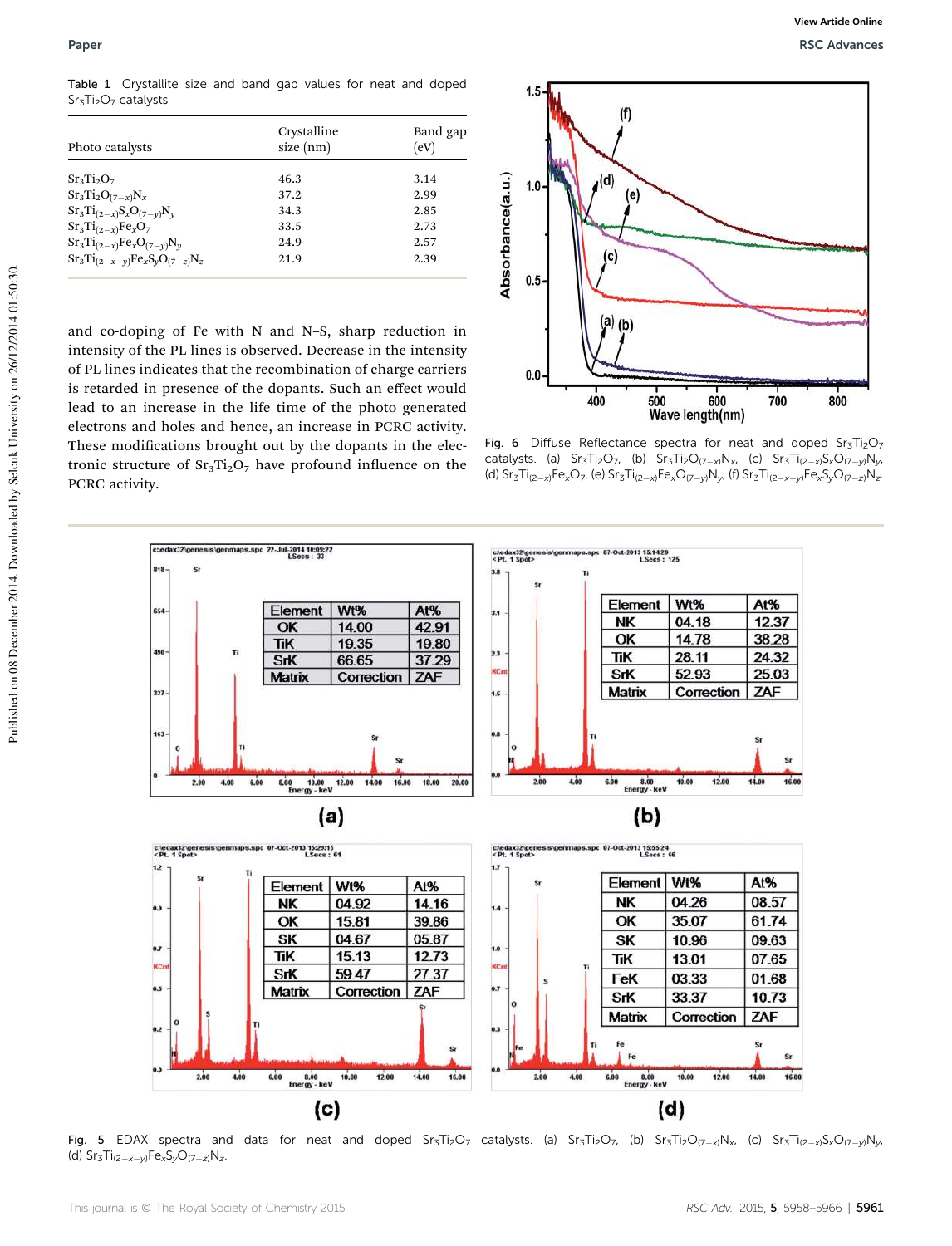

Fig. 7 Photo luminescence spectra for neat and doped  $Sr<sub>3</sub>Ti<sub>2</sub>O<sub>7</sub>$ catalysts. (a) Sr $_3$ Ti $_2$ O $_7$ , (b) Sr $_3$ Ti $_2$ O $_{(7-x)}$ N $_\chi$ , (c) Sr $_3$ Ti $_{(2-x)}$ S $_\chi$ O $_{(7-y)}$ N $_\nu$ , (d) Sr $_3$ Ti $_{(2-x)}$ Fe $_x$ O $_{(7-y)}$ N $_y$ , (e) Sr $_3$ Ti $_{(2-x-y)}$ Fe $_x$ S $_y$ O $_{(7-z)}$ N $_z$ , (f) Sr $_3$ Ti $_{(2-x)}$ Fe $_x$ O $_7$ .

Chemical states of the dopants have been analysed by XPS technique (Fig. 8 and 9 and table therein). N1s core level for N doped sample is observed at 398.4 eV. N and S co-doped sample

presents a broad profile, which could be resolved into a main peak at 398.5 eV and another of low intensity at 400.6 eV. For Fe, N and S co-doped sample N1s core level is observed at 400.1 eV. N and S co-doped and Fe, N and S co-doped samples show  $S2p_{1/2}$ lines at 168.9 and 168.4 eV respectively, due to  $S^{6+}$  species. Fe2p<sub>3/2</sub> lines at 709.4 & 714.0 eV (Fig. 9), are attributed to Fe<sup>3+</sup> species.

#### Photo catalytic reduction of  $CO<sub>2</sub>$  on neat and doped  $Sr<sub>3</sub>Ti<sub>2</sub>O<sub>7</sub>$

Typical trends in product distribution on the neat  $Sr<sub>3</sub>Ti<sub>2</sub>O<sub>7</sub>$  and Fe, N and S co-doped  $Sr<sub>3</sub>Ti<sub>2</sub>O<sub>7</sub>$ , for photo reduction during 20 h on stream period are presented in Fig. 10a and b, these experiments were carried out up to 20 hours. Similar trends are observed on other doped catalysts as well, with variations in the rate and the quantities of products formed. Methanol is the major product, followed by ethanol and acetaldehyde. Methane, ethane and ethylene are formed in trace quantities. Hydrogen and oxygen were also detected in the gas phase. All the catalysts exhibit activity up to 20 h. Rates of formation of products are high during initial 6–8 h beyond which the rate of product formation tends to slow down. Based on the initial rates (upto 10 hours in micro moles  $g^{-1}$  h<sup>-1</sup>) for the formation of different products, and the number of photo electrons involved in each case, apparent quantum yields (AQY) for all the catalysts have been calculated and presented in Table 2 and Fig. 11.

It is clear that doping/co-doping of  $Sr_3Ti_2O_7$  with Fe, N and S has brought out significant improvements in the photo catalytic



Fig. 8 XPS profiles for N1s core level for doped Sr<sub>3</sub>Ti<sub>2</sub>O<sub>7</sub> catalysts (a) Sr<sub>3</sub>Ti<sub>2</sub>O<sub>(7-x)</sub>N<sub>x</sub>, (b) Sr<sub>3</sub>Ti<sub>(2-x)</sub>S<sub>x</sub>O<sub>(7-y)</sub>N<sub>y</sub>, (c) Sr<sub>3</sub>Ti<sub>(2-x-y)</sub>Fe<sub>x</sub>S<sub>y</sub>O<sub>(7-z)</sub>N<sub>z</sub>.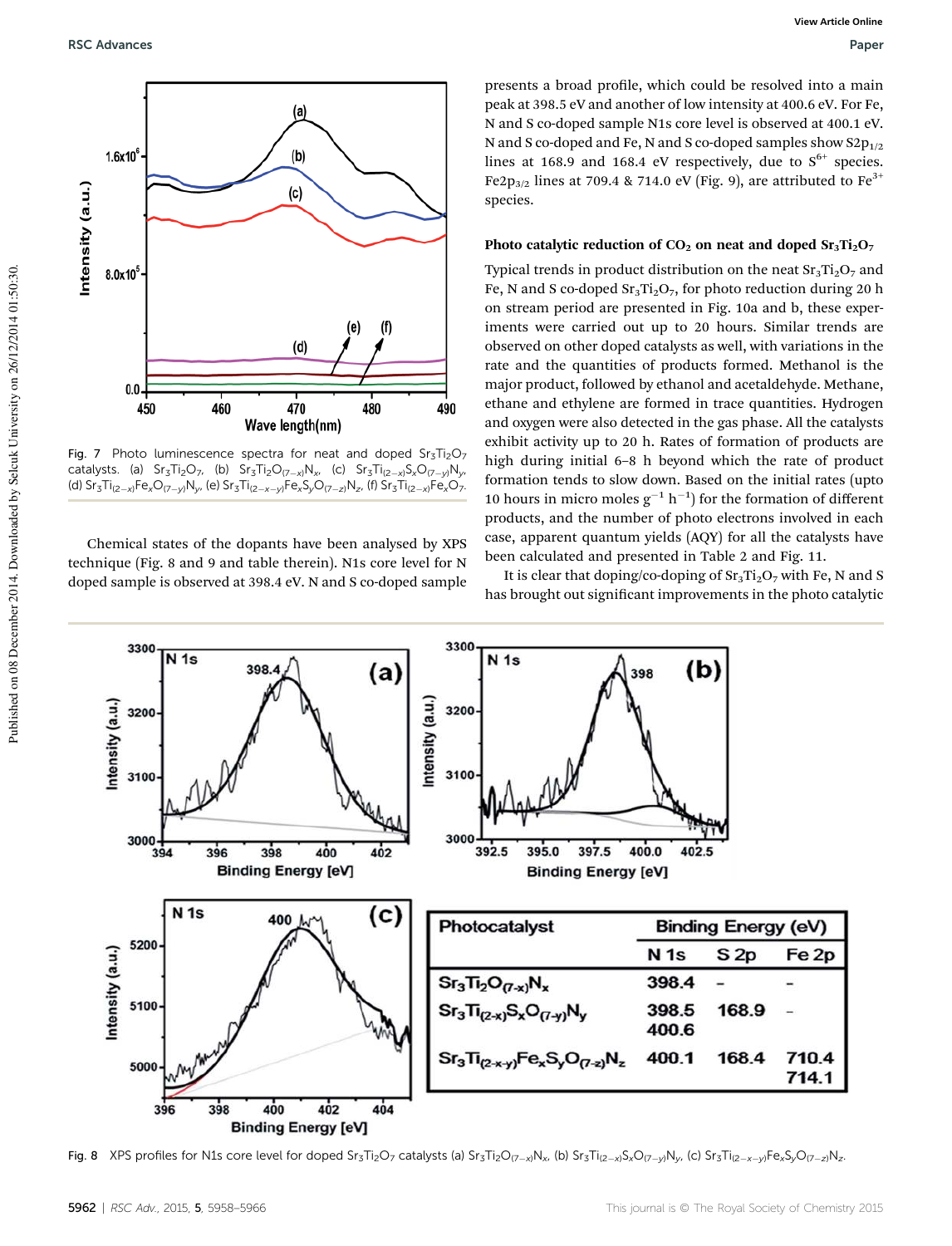

reduction of  $CO<sub>2</sub>$ , as indicated by the increase in AQY values. XRD patterns for the fresh Fe, N and S doped  $Sr_3 Ti_2 O_7$  (Fig. 2f) and for the same catalyst after 20 h of use (Fig. 2g), do not reveal any significant changes, indicating structural stability of the catalyst.

#### Discussions-photo physical characteristics and activity

While the effect of doping  $SrTiO<sub>3</sub>$  (with cubic perovskite structure) with anions like, N, S and metal oxides (of Fe, Co, Ni and Mn) has been studied in detail, $16-19$  to the best of our knowledge, similar investigations on doped  $Sr<sub>3</sub>Ti<sub>2</sub>O<sub>7</sub>$  phases have not been reported so far. Structurally,  $Sr<sub>3</sub>Ti<sub>2</sub>O<sub>7</sub>$  is closely related to  $SrTiO<sub>3</sub>$  and is one of the intergrowth phases (known as Ruddlesden Popper-RP phases) formed from  $SrTiO<sub>3</sub>$  with a general formula SrO  $(SrTiO<sub>3</sub>)<sub>n</sub>$  with  $n = 2$ . The structural models of the possible RP phases<sup>20</sup> are given in Fig. 12. In  $Sr_3Ti_2O_7$  every two cubic perovskite  $(SrTiO<sub>3</sub>)$  layer is separated by a single SrO layer.

The band gap energy values for both  $SrTiO<sub>3</sub>$  and  $Sr<sub>3</sub>Ti<sub>2</sub>O<sub>7</sub>$  are nearly the same ( $\sim$ 3.2 eV). While doping Sr<sub>3</sub>Ti<sub>2</sub>O<sub>7</sub> with N reduces the band gap from 3.14 to 2.99 eV (Table 1), co-doping with N and S leads to further reduction to 2.85 eV. This is due to the synergistic effect of co-doping, wherein, the 2p-states of both N and S overlap with that of O2p, leading to narrowing of the band gap. Such effects due to co-doping of N and S have been observed in  $SrTiO<sub>3</sub>$  and  $TiO<sub>2</sub>$ .<sup>17,21,22</sup>

N1s core level binding energy value of 398.4 eV observed for N doped  $Sr_3Ti_2O_7$ , which is close to the value of 398.5 eV reported<sup>23</sup> for nitrogen doped SrTiO<sub>3</sub>, indicating the presence of anionic nitrogen in substitutional locations of oxygen. Codoping with N and S shows a main peak at 398.5 eV besides a small intensity peak at 400.6 eV, while with Fe, N and S co-doping, a broad major peak at 400.1 eV is observed, due to nitrogen species in the interstitial locations involving N in different environments like, N-O-Ti-O or O-N-Ti-O.<sup>24,25</sup> These observations are in line with the literature reports<sup>26-28</sup> on nitrogen doping in TiO<sub>2</sub>, wherein two energy levels corresponding to substitutional and interstitial nitrogen within the band gap is proposed.

 $S2p_{1/2}$  lines observed for N, S and Fe, NS doped  $Sr_3Ti_2O_7$ samples at 168.9 and 168.4 eV (table in Fig. 8) respectively shows that S is present as  $S^{6+}$  species in the lattice. Presence of



**Fig. 10** Trends in products distribution during CO<sub>2</sub> photo reduction (a) Sr<sub>3</sub>Ti<sub>2</sub>O<sub>7</sub> and (b) Sr<sub>3</sub>Ti<sub>(2-x-y)</sub>Fe<sub>x</sub>S<sub>y</sub>O<sub>(7-z)</sub>N<sub>z</sub> catalysts.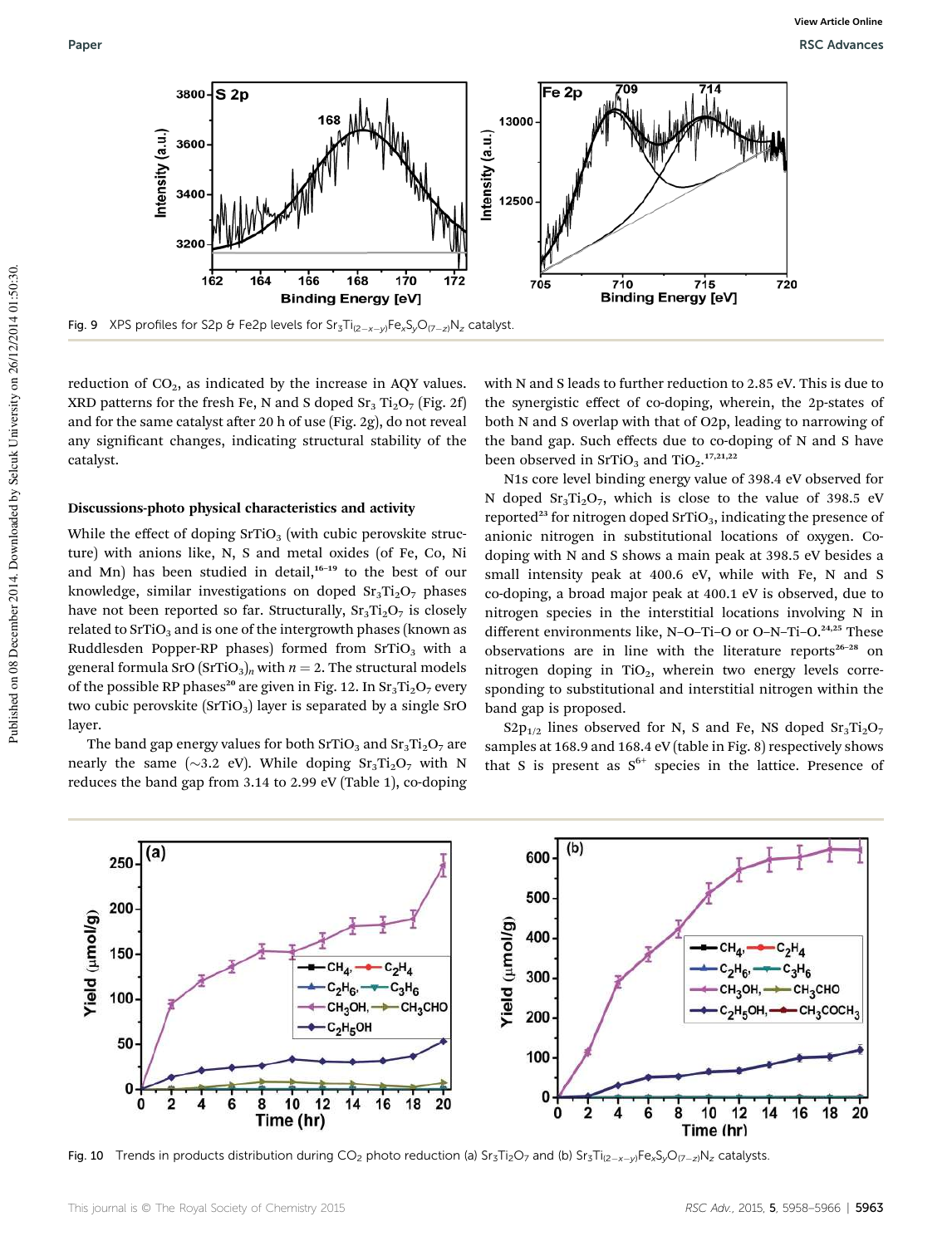| Photo catalysts                       | Products obtained from CO <sub>2</sub> reduction (µmol $g^{-1}$ h <sup>-1</sup> ) |          |          |                    |           |            |           |          |                |             |
|---------------------------------------|-----------------------------------------------------------------------------------|----------|----------|--------------------|-----------|------------|-----------|----------|----------------|-------------|
|                                       | $CH_4$                                                                            | $C_2H_4$ | $C_2H_6$ | CH <sub>3</sub> OH | $C_2H_4O$ | $C_2H_5OH$ | $C_3H_6O$ | $C_3H_6$ | H <sub>2</sub> | AQY $(\% )$ |
| $Sr_3Ti_2O_7$                         | 0.16                                                                              | 0.08     | 0.03     | 19.9               | 1.5       | 1.9        |           | 0.04     | 1.7            | 0.003       |
| $Sr_3Ti_2O_{(7-x)}N_x$                | 0.07                                                                              | 0.01     | 0.02     | 21.2               | 3.1       | 2.1        |           | 0.08     | 1.0            | 0.005       |
| $Sr_3Ti_{(2-x)}S_xO_{(7-y)}N_y$       | 0.01                                                                              | 0.04     | 0.14     | 41.3               | 0.1       | 3.4        | 0.8       | 0.01     | 0.6            | 0.006       |
| $Sr_3Ti_{(2-x)}Fe_xO_7$               | 0.23                                                                              | 0.55     | 0.12     | 29.9               | 0.7       | 6.1        | 2.7       | 0.01     | 0.3            | 0.006       |
| $Sr_3Ti_{(2-x)}Fe_xO_{(7-y)}N_y$      | 0.22                                                                              | 0.23     | 0.19     | 48.9               | 0.35      | 7.8        | 3.1       | 0.08     | 0.5            | 0.009       |
| $Sr_3Ti_{(2-x-y)}Fe_xS_yO_{(7-z)}N_z$ | 0.13                                                                              | 1.1      | 0.3      | 60.1               | 3.99      | 9.9        | 3.5       | 0.04     | 0.7            | 0.011       |

Table 2 Products distribution and quantum yield data for neat and doped  $Sr<sub>3</sub>Ti<sub>2</sub>O<sub>7</sub>$  catalysts





Fig. 11 Apparent quantum yields for  $CO<sub>2</sub>$  photo reduction on neat and doped Sr<sub>3</sub>Ti<sub>2</sub>O<sub>7</sub> catalysts. (a) Sr<sub>3</sub>Ti<sub>2</sub>O<sub>7</sub>, (b) Sr<sub>3</sub>Ti<sub>2</sub>O<sub>(7-x)</sub>N<sub>x</sub>, (c) Sr<sub>3</sub>Ti<sub>(2—x)</sub>S<sub>x</sub>O<sub>(7—y)</sub>N<sub>y</sub>, (d) Sr<sub>3</sub>Ti<sub>(2—x)</sub>Fe<sub>x</sub>O<sub>7</sub>, (e) Sr<sub>3</sub>Ti<sub>(2—x)</sub>Fe<sub>x</sub>O<sub>(7—y)</sub>N<sub>y</sub>, (f)  $Sr_3Ti_{(2-x-y)}Fe_xS_yO_{(7-z)}N_z$ .



Fig. 12 Structural models of Ruddlesden Popper phases.<sup>20</sup>

 $\rm S^{2-}$  species is ruled out, as its ionic size is too large (0.184 nm) to be located in the place of  $O^{2-}$  (0.14 nm).

Studies on the effect of doping of  $SrTiO<sub>3</sub>$  with Fe<sup>21,22</sup> have revealed that additional energy levels identified with  $Fe<sup>3+</sup>$  and  $Fe<sup>2+</sup>$  states are created within the band gap. Excitation of electrons from these levels to the conduction band of  $SrTiO<sub>3</sub>$ corresponds to light absorption in the visible region. Recently, Zhou et al.,<sup>18</sup> based on DFT calculations on the electronic level characteristics Fe doped SrTiO<sub>3</sub>, have shown that  $Fe<sup>3+</sup>$  ions could take up substitutional sites of  $Ti^{4+}$  ions and some Fe 3d states are located just above the top of the O2p valence band. Such a configuration results in narrowing of the band gap. Similar changes occurring in Fe doped  $Sr<sub>3</sub>Ti<sub>2</sub>O<sub>7</sub>$  could explain the reduction in band gap values. Shift in the XRD d-lines observed for Fe, N and S co-doped  $Sr_3Ti_2O_7$  is indicative of the location of doped  $Fe^{3+}$  ions in the titania matrix (Fig. 3). Incorporation of  $\text{Fe}^{3+}$  in  $\text{Sr}_3\text{Ti}_2\text{O}_7{}^{29}$  and  $\text{TiO}_2{}^{30}$  lattice networks have been reported earlier.

Apart from enabling the visible light absorption, Fe doping plays a prominent role amongst the dopants, in increasing the life time of charge carriers. Amongst several metal ions explored as electron traps for titania,  $Fe<sup>3+</sup>$  is considered to be the most effective one<sup>31</sup> as it can easily transform from stable  $Fe^{3+}(d^5)$ configuration to relatively unstable  $Fe^{2+}(d^6)$ , which can again transfer electron to form  $Fe<sup>3+</sup>$ . In this manner, Fe could effectively trap electrons and release it to enable charge migration and interfacial charge transfer. This aspect is very well reflected in the photoluminescence spectra of Fe doped samples (Fig. 7). All the elementary steps in a typical photo chemical reaction like, charge pair generation, charge trapping, charge release and migration and interfacial charge transfer<sup>32,33</sup> could be facilitated by doping with Fe.

As suggested by Cong *et al.* for TiO<sub>2</sub>,<sup>34</sup> N doping could help in quenching photo luminescence by trapping of electrons in oxygen vacancies and holes by the doped anionic nitrogen species in the following steps:

$$
O_V^0 + e_{CB}^- \rightarrow O_V \tag{1}
$$

$$
N^- + h_{VB}^+ \to N^0 \tag{2}
$$

It is reported that sulfation of titania surface increases the number and strength of the acid sites, which in turn, retard recombination of charge carriers.<sup>35,36</sup> Such an effect due to sulfur doping would be applicable to sulfated  $Sr<sub>3</sub>Ti<sub>2</sub>O<sub>7</sub>$  as well, resulting in the minimization of recombination. All the three dopants play a dual role, of reducing the band gap and minimizing the recombination of charge carriers.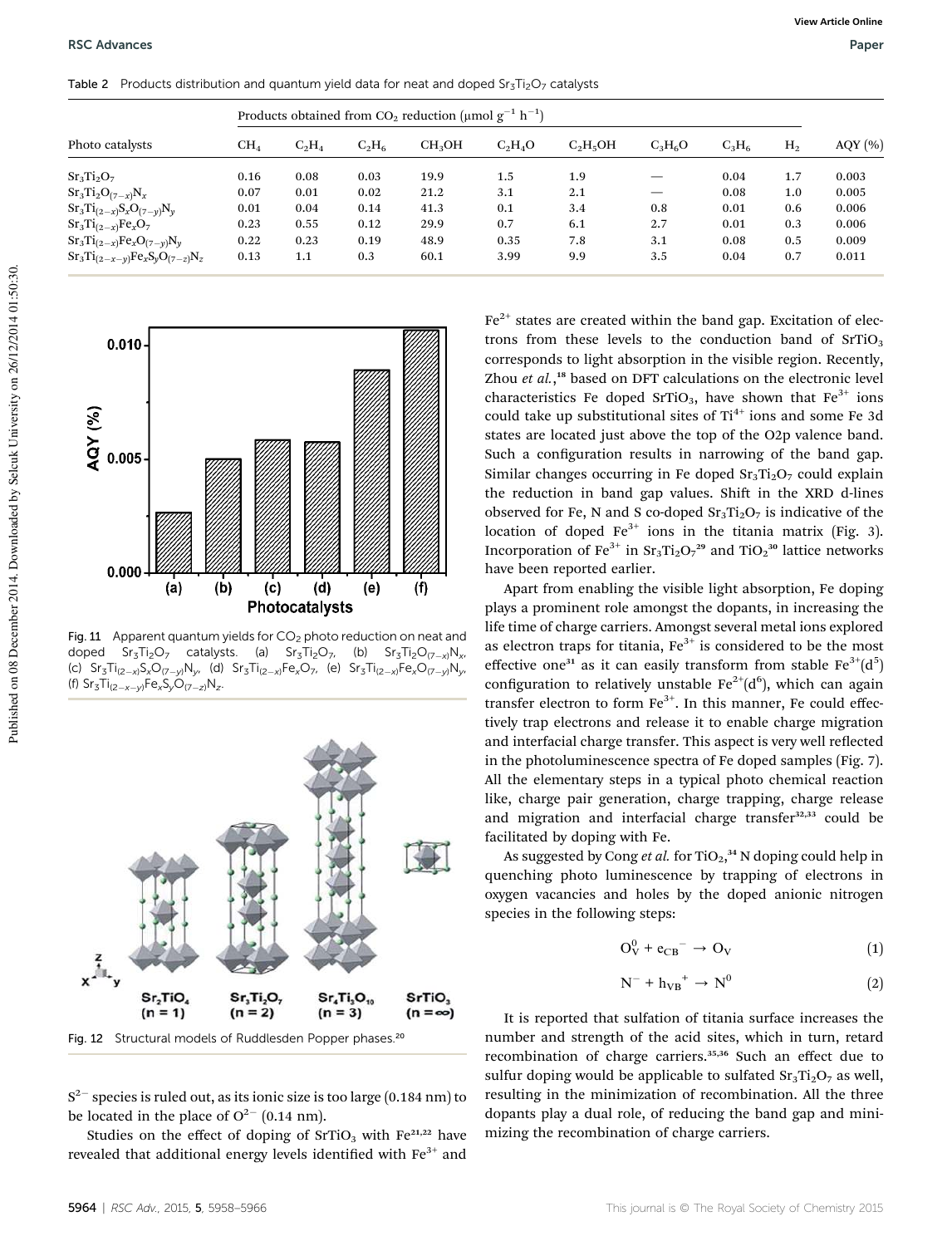The extension of light absorption edge into visible region and increased life time of charge carriers are the two major factors responsible for the observed increase in PCRC activity (Table 2). Besides, decrease in the crystallite size observed for doped samples, is the other contributing factor, since smaller size could shorten the path length for the diffusion of charge carriers from the bulk to the surface and hence reduce the probability for recombination.<sup>37</sup> Additionally, the layered structure of  $Sr_3Ti_2O_7$  facilitates easy transport of charge carriers and separation of oxidation/reduction reaction centres within the interlayer space.<sup>12</sup> The formulation, with co-doping of N, S and Fe together, wherein the influence of these factors is maximum, displays maximum activity (Table 2). Apparent quantum yield for  $CO<sub>2</sub>$  conversion on titania P-25, when doped with N and S, under identical experimental conditions, is less, at 0.003% compared to 0.006% for N and S doped  $Sr_3Ti_2O_7$ . When modified suitably,  $Sr_3Ti_2O_7$  could be a better alternative for PCRC application.

### **Conclusions**

Neat and doped  $Sr<sub>3</sub>Ti<sub>2</sub>O<sub>7</sub>$  samples have been prepared by modified polymer complex method. The influence of doping has been investigated by detailed characterization of the catalysts with XRD, EDXA, SEM, DRS, photo luminescence and X-ray photo electron spectroscopic techniques. Doping/co-doping with anions N, S and metals like Fe, results in the creation of additional energy levels within the band gap, leading to the absorption of visible light and also minimization of the recombination of charge carriers. Formation of smaller crystallites also reduces the probability for recombination. Layered structure of  $Sr_3Ti_2O_7$  facilitates easy transport of charge carriers and separation of oxidation/reduction reaction centers. These factors contribute towards the significant improvement in activity for  $CO_2$  photo reduction on  $Sr_3Ti_2O_7$  co-doped with N, S and Fe together, wherein the influence of dopants is maximum.

### Acknowledgements

NCCR gratefully acknowledges the continuous and generous support provided to the project, by M/s Hindustan Petroleum Corpn Ltd, Mumbai, the support rendered by the Department of Science & Technology, Govt. of India, New Delhi, for establishing NCCR with all laboratory facilities and Indian Institute of Technology Madras, Chennai, for all administrative and infrastructure support.

### Notes and references

1 Y. Izumi, *Coord. Chem. Rev.*, 2013, 257, 171; V. Jeyalakshmi, K. Rajalakshmi, R. Mahalakshmy, K. R. Krishnamurthy and B. Viswanathan, *Res. Chem. Intermed.*, 2013, 39, 2565; V. Jeyalakshmi, R. Mahalakshmy, K. R. Krishnamurthy and B. Viswanathan, *Matl. Sci. Form*, Trans Tech. Pub, Switzerland, 2013, 734, pp. 1–62; T. J. Meyer, J. M. Papanikolas and C. M. Heyer, *Catal. Lett.*, 2011, 141, 1.

- 2 S. C. Roy, O. K. Varghese, M. Paulose and C. A. Grimes, *ACS Nano*, 2010, 4, 1259; Z. Jiang, T. Xiao, V. L. Kuznetsov and P. P. Edwards, *Philos. Trans. R. Soc., A*, 2010, 368, 3343; J. C. S. Wu, *Catal. Surv. Asia*, 2009, 13, 30; M. A. Scibioh and B. Viswanathan, *Proc. Indian Natl. Sci. Acad., Part A*, 2004, 70, 407.
- 3 M. Halmann, *Nature*, 1978, 275, 115; B. A. Blajeni, M. Halmann and J. Manassen, *Sol. Energy*, 1980, 25, 165; M. Halmann, M. Ulman and B. A. Blajeni, *Sol. Energy*, 1983, 31, 429; V. Jeyalakshmi, R. Mahalakshmy, K. R. Krishnamurthy and B. Viswanathan, *Indian J. Chem., Sect. A: Inorg., Bio-inorg., Phys., Theor. Anal. Chem.*, 2012, 51, 1263; K. Li, D. Martin and J. Tang, *Chin. J. Catal.*, 2011, 32, 879.
- 4 T. Inoue, A. Fujishima, S. Konishi and K. Honda, *Nature*, 1979, 277, 637.
- 5 V. P. Indrakanti, J. D. Kubicki and H. H. Schobert, *Energy Environ. Sci.*, 2009, 2, 745; K. Mori, H. Yamashita and M. Anpo, *RSC Adv.*, 2012, 2, 3165.
- 6 K. Teramura, H. S.-I. Okuoka, H. Tsuneoka, T. Shishido and T. Tanaka, *Appl. Catal., B*, 2010, 96, 565.
- 7 S. C. Yan, S. X. Ouyang, J. Gao, M. Yang, J. Y. Feng, X. X. Fan, L. J. Wan, Z. S. Li, J. H. Ye, Y. Zhou and Z. G. Zou, *Angew. Chem., Int. Ed.*, 2010, 49, 6400.
- 8 N. Zhang, S. X. Ouyang, P. Li, Y. J. Zhang, G. C. Xi, T. Kako and J. H. Ye, *Chem. Commun.*, 2011, 47, 2041.
- 9 M. Halmann, M. Ulman and B. A. Blajeni, *Sol. Energy*, 1983, 31, 429; B. A. Blajeni, M. Halmann and J. Manassen, *Sol. Energy*, 1980, 25, 165; H. Zhou, J. Guo, P. Li, T. Fan, D. Zhang and J. Ye, *Sci. Rep.*, 2013, 3, 1667, DOI: 10.1038/ srep.01667.
- 10 V. Jeyalakshmi, R. Mahalakshmy, K. R. Krishnamurthy and B. Viswanathan, *6 th Asia Pacic Congress on Catalysis-APCAT-6*, Taipei, Tai, Oct 13–17, 2013.
- 11 K. Iizuka, T. Wato, Y. Miseki, K. Saito and A. Kudo, *J. Am. Chem. Soc.*, 2011, 133, 20863.
- 12 A. Kudo and Y. Miseki, *Chem. Soc. Rev.*, 2009, 38, 253.
- 13 H. Jeong, T. Kim, D. Kim and K. Kim, *Int. J. Hydrogen Energy*, 2006, 31, 1142.
- 14 M. Yoshino, M. Kakihana, W. S. Cho, H. Kato and A. Kudo, *Chem. Mater.*, 2002, 14, 3369.
- 15 K. Rajalakshmi, V. Jeyalakshmi, K. R. Krishnamurthy and B. Viswanathan, *Indian J. Chem., Sect. A: Inorg., Bio-inorg., Phys., Theor. Anal. Chem.*, 2012, 51, 411.
- 16 U. Sulaeman, S. Yin and T. Sato, *J. Nanomaterials*, 2010, 2010, 629727.
- 17 J. Wang, H. Li, H. Li, S. Yin and T. Sato, *Solid State Sci.*, 2009, 11, 182.
- 18 X. Zhou, J. Shi and C. Li, *J. Phys. Chem. C*, 2011, 115, 8305.
- 19 T. Ohno, T. Tsubota, Y. Nakamura and K. Sayama, *Appl. Catal., A*, 2005, 288, 74.
- 20 D. C. Meyer, A. A. Levin, T. Leisegang, E. Gutmann, P. Paufler, M. Reibold and W. Pompe, *Appl. Phys. A: Mater. Sci. Process.*, 2006, 84, 31.
- 21 T.-H. Xie, X. Sun and J. Lin, *J. Phys. Chem. C*, 2008, 112, 9753.
- 22 F. J. Morin and J. R. Oliver, *Phys. Rev. B: Solid State*, 1973, 8, 5847.